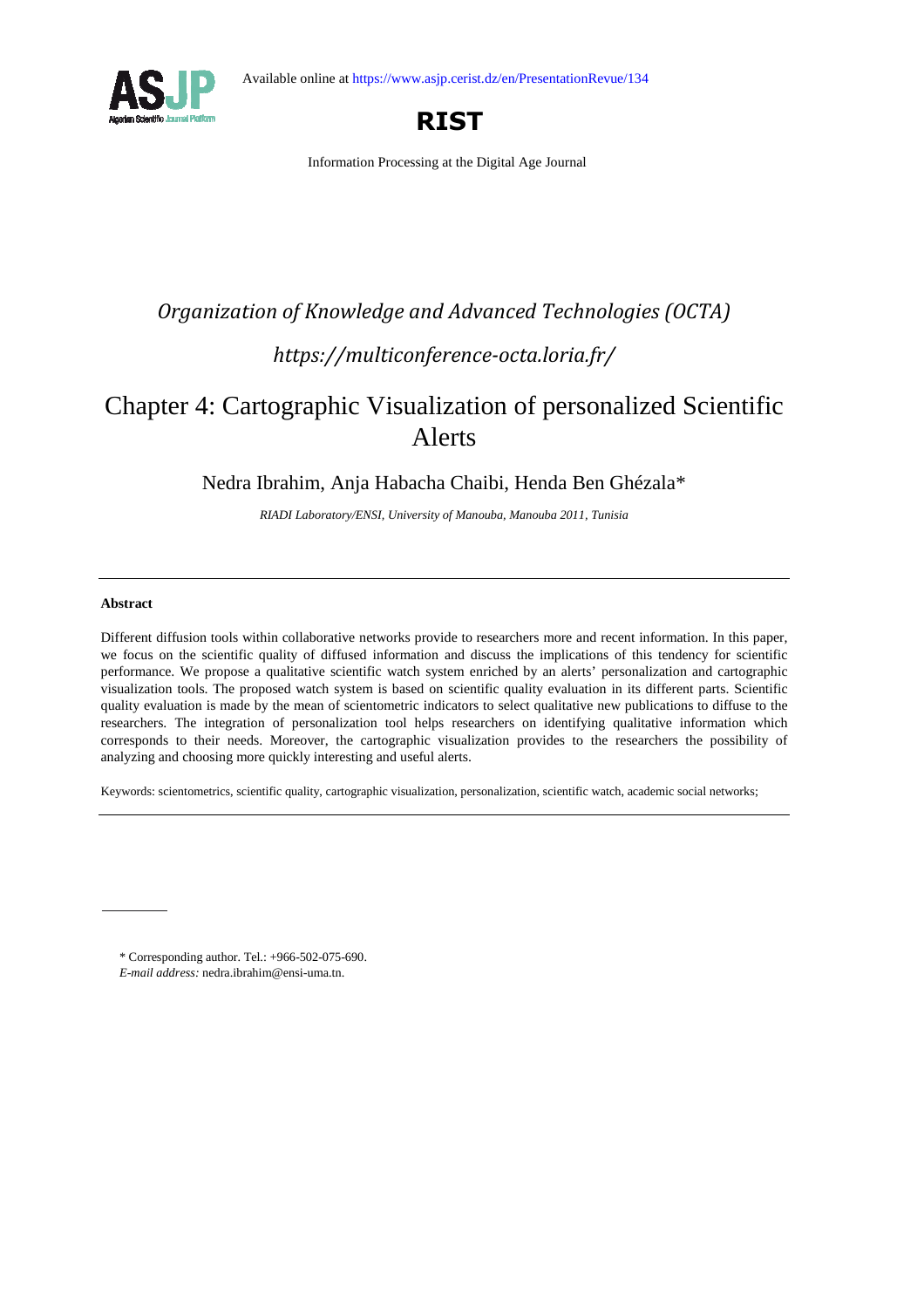## **1. Introduction**

According to Rieger, 2008 scientific communication is a process by which scientific information is produced, certified, diffused, preserved and used. Scientific communication is part of the context of scientific research. The scientific community generally shares the idea in order to improve knowledge, innovation and creativity (Belli et al., 2019). The way we access, use and analyze scientific knowledge has radically changed in the last few years due to the availability of a large amount of research databases on the Web. These databases provide us with accurate and complete information about the content of scientific papers. As more information on scientific production continues to grow, new tools are needed in order to extract and organize knowledge (Luan, 2018).

A scientific paper is considered to be the output of scientific research. The purpose of scientific publications is sharing research results to benefit from research work. The means of sharing and diffusing scientific information play an important role in the development of science and research activity. There are several means of sharing and diffusing used by researchers such as academic social networks such as: research gate, academia.edu, science work, scoop.it and watching tools such as: Google Scholar alerts, Google alerts, mention, talkwalker alerts and GigaAlert. These means aim to collect and diffuse scientific articles and promote research work to all readers.

In this context, we are interested in the quality of the information diffused by these tools. These tools follow a scientific watch process which recommends to researchers a set of scientific articles corresponding to their thematic needs. This information may not be of an expected quality. Why not integrate the quality of information into the scientific watch process to diffuse qualitative information?

The diversity of scientific diffusion tools makes the control of the information quality more difficult than before. Hence, we need a qualitative diffusion tool to inspect the quality of scientific information used by researchers. Typically, qualitative needs are different for each user. Diffusing specific information for each individual user is particularly important. Different users expect different information even given the same query. Personalizing alerts for individual users is another axis that we should focus on. Moreover, in order to assist in the proper use of diffused information, an efficient way of alerts' visualization must be proposed. Our question concerns the quality of diffused information and its adaptation to the researchers' needs. The information communication tools (academic social networks, blogs and watching tools) do they play a role in improving scientific production quality? Do these tools' users refer to researchers' based on their quality? Does it fit the researchers' needs?

We will first present several tools used for scientific information diffusion in Section 2. In Section 3, we propose an enriched qualitative scientific watch system. In Section 4, we present our personalization approach followed by a qualitative evaluation of diffused information. In Section 5, we present an adapted way of alerts visualization by the mean of cartography. We discuss our findings and conclude in Section 6.

#### **2. Scientific Information Diffusion**

Research output is diffused as written information published in different forms. Publications forms differ according to the discipline. Scientific information can be defined as all the information produced by research and necessary for scientific activity (György, 2019). The researcher-author is at the heart of the knowledge production process, he is at the origin of the research that has been conducted and he is responsible for diffusing the results of his research. This diffusion is done through scientific publications. Price, 1951 considers that the final product of the scientific research is the publication of a written text (scientific articles, contributions to symposium, reports or any other kind of literature). Science is which is published in journals,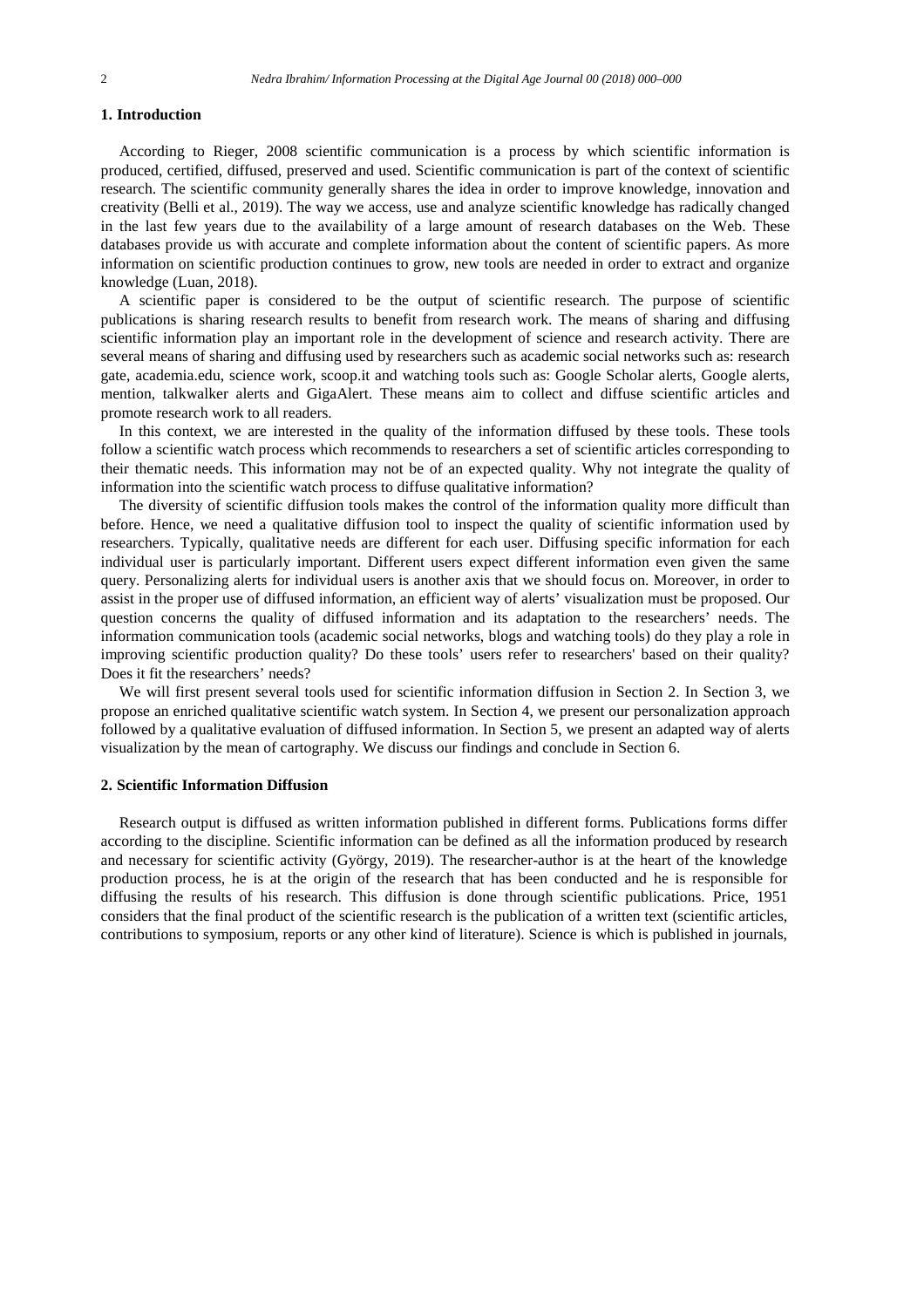articles, papers and scientific works (Price, 1961). Scientific journals are the main vehicles for diffusing new knowledge after validation by the review committee (Tveden-Nyborg et al., 2013).

#### *2.1. Scientific Watch*

Scientific information must circulate as widely, quickly and efficiently as possible, while being of the highest possible quality, as this diffusion fully contributes to the functioning of research. Putting a watch in place is to monitor the environment in which we evolve. Establishing scientific monitoring of open access resources is therefore to monitor the latest publications of scientific articles and scientific literature in general in a given discipline.

The watch is a permanent activity whose main attribute is observation. It consists of keeping the user informed in a very up-to-date manner in an evolving information environment. It contributes to giving information a strategic dimension, particularly in terms of decision-making. Applied in scientific research, intelligence is a major documentary skill in an environment where information is highly mobile.

The watch methodology includes the selection of sources of information to exploit. The reading of the national but also international scientific publication is an essential tool for any activity of scientific watch. It also consists in being able to work on several levels of depth of the documents.

#### *2.2. Diffusion of Scientific Information Via Academic Social Networks*

Academic social networks are the new intersection between social media and scholarly publishing which are interesting online spaces that merit their own discussion (Ovadia, 2014). These spaces are added to the classical scientific resources such as journals, book chapters, books and conference proceedings. Social networking sites can seem frivolous and pointless to academics. We observe that specialized academic social networking sites are gaining popularity in certain disciplines and with certain faculty (Ovadia, 2013). Academic social networks, also known as scientific social networks, are used to accelerate the world's research. Researchers can access millions of academic papers for free, share their research and track its impact.

Following the classic definition of a digital social network, these tools orchestrate the networking of users from their profile. A network of user is formed using semi-automated connections established from published information (CVs, lines of research, articles, etc.).

With more than 3 million registered researchers, ResearchGate (Lee et al., 2019) is in the process of building the largest graph of researchers ever made on the model of Facebook and reproduces main feature of the news feed. Its strength lies in the exploitation systematic citations and reservoirs of articles freely available or in archives. ResearchGate has its own baptized index RG Score assigned to each member, based on the contribution intake of the profile and the interactions of members with it (article downloads, questions, answers to questions).

Other academic social networks use watching systems for scientific information diffusion such as: Academia , Scoop.it and ScholarWorks .

Academia's mission (Thelwall and Kousha, 2014) is to make every scholarly and scientific paper available for free on the internet and to enhance academic discussion and collaboration. Based on a watching system, academia allows the creation of an unlimited number of alerts to receive updates on specific search preferences.

Scoop.it (Antonia and Tuffley, 2014) is a useful platform for the creation and sharing of information resources with other researchers and the wider community. Scoop.it facilitates the creation of networks for information sharing and knowledge building. Scoop.it has additional functionality that allows the user to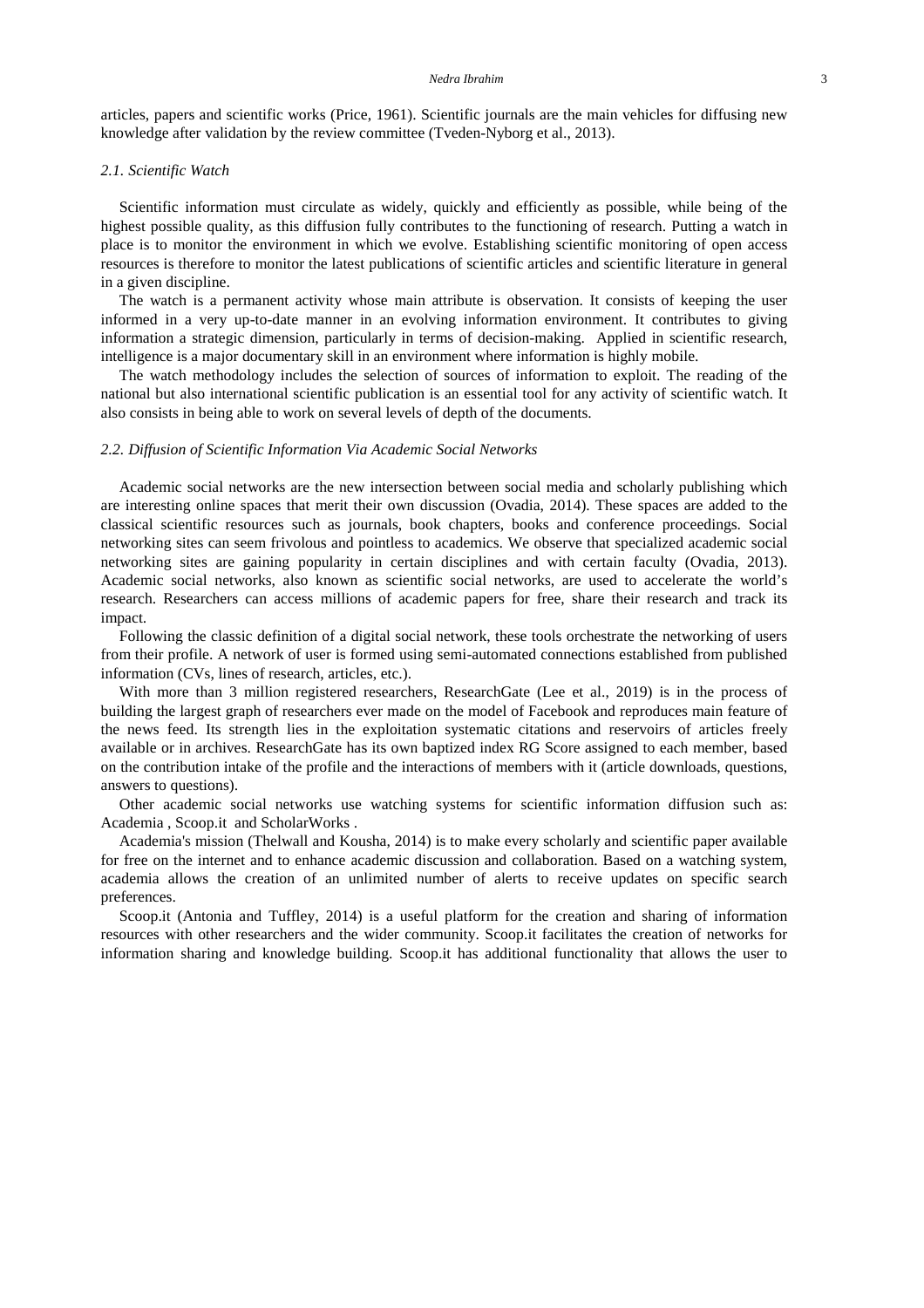diffuse their content via the social media platforms that are embedded within the tool and suggest content to other users.

ScholarWorks makes the intellectual output of the Walden University community publicly available to the wider world. ScholarWorks' rich repository encourages new ideas, preserves past knowledge, and fosters new connections to improve human and social conditions. ScholarWorks provide alerts tool which keep track of newly published content, tailored to the user interests. Based on keywords the user is notified via email of content fitting his/her desired criteria.

#### *2.3. Diffusion of Scientific Information Via Bibliographic Databases*

The recent development of online bibliographic databases allows us to have a quantitative description of large amount of scientific papers as well as the relations between these papers (citations). This development offers exciting new perspectives for understanding how the process of scientific production evolves over time (Lambiotte and Panzarasa, 2009).

The study by Norris et al., 2008 shows that several scientific watching systems exist and they are used by researchers to be up-todate in their researches. The widely used scientific watching systems are: Google Scholar alert system and Science Watch

Google and Google scholar are effective search tools for finding scientific publications. These two search engines have the advantage to index the articles posted on the websites of the authors and the websites of the research laboratories. It is possible to create email alerts on Google scholar. Google Scholar will send a notification each time it will meet a new reference with the terms used during searches. It is therefore important to focus search and therefore choose relevant and targeted keywords so as not to receive too many notifications with useless references, or on the contrary, not to receive enough.

ScienceWatch.com (Noruzi, 2017) provides a look at the researchers, journals, institutions, nations, and papers selected by Essential Science IndicatorsSM from Clarivate Analytics and other products of the Research Services Group. ScinceWatch is updated weekly, new papers are added with every update, and ScienceWatch.com tracks these new additions. ScienceWatch.com highlights the most-cited of these new entries.

# **3. Qualitative Scientific Watch**

The existing free scientific content allows anyone to publish anything and make it accessible by a large number of readers who may not have the ability to select qualitative information. Niazov et al., 2016 find that a paper in a median impact factor journal uploaded to scientific social networks receives 16% more citations after one year than similar article not available online, 51% more citations after three years, and 69% after five years. This practice can orient researchers to rely on publications which are not judged on their qualities but on their number of shares. This uncontrolled content can influence the quality of scientific production. This requires studying the quality of diffused information by scientific watch systems available on academic social networks and bibliographic databases. We focus on post-publication quality which reflects the impat of informations after peer evaluation and publication.

Based on the qualitative study carried out by Ibrahim et al., 2020, we justify our need for a qualitative tool to diffuse scientific information. This tool analyzes the quality of the information before alerting the users. Scientific quality is now determined by a set of metrics measuring the quality of scientific documents (Hammarfelt and Rushforth, 2017). Our objective is therefore to present some tools that facilitate the documentary research and the establishment of a scientific watch of available scientific resources. We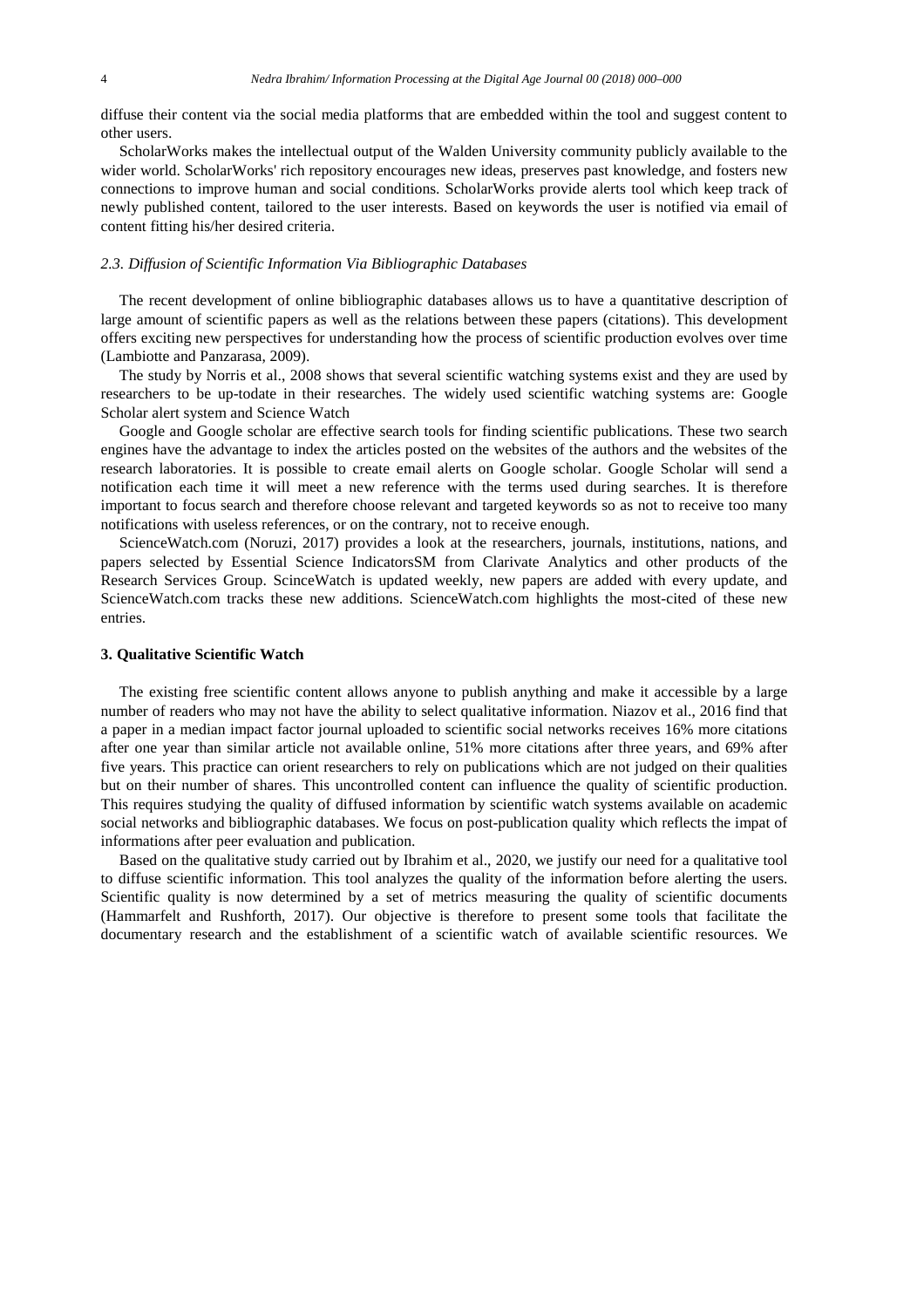enriched the proposed watch system, published in (Ibrahim et al., 2020), by alerts' personalization process and cartographic visualization.

To integrate quality in scientific watch we used scientometric indicators (document citations, author hindex (Huggins-Hoyt, 2018), conference or journal class and journal impact factor) to analyse the quality of diffused papers. This analysis is based on the scientometric indicators of each paper detected. We adapt the diffusion criteria according to the preferences of researchers based on their scientometric preferences available in their profile (Ibrahim et al., 2016). In the context of the establishment of a complete platform for personalized retrieval and watch of qualitative scientific documents, we propose a qualitative scientific watch system based on scientometrics as shown in Fig. 1. The proposed approach consists on scientific watch system, alerts' personalization process and cartographic visualization tool.

The process of scientific watch includes defining the themes of the scientific documents to be monitored, the identification and selection of their sources, analysis, synthesis and diffusion of these documents. This is in order to update documentary bases that will help the researchers in the detection of new scientific documents which are relevant to their research and correspond to their qualitative needs. This process requires document access tools, processing tools, communication and visualization tools. In order to fulfill this mission, we recover the researcher qualitative preferences from his/her profile. Face with this permanent evolution, the validated scientific document is indispensable in the documentary watch process.





#### *3.1. Needs Analysis*

First of all, the environment in which the watch is going to be performed must be taken into consideration, precisely defining the needs to be covered. The context in which the researcher is placed is that of a so-called scientific information watch. In this perspective, it is necessary to know clearly what researcher needs to monitor in different identified domains as shown in Fig. 2. Researchers aim to contribute to the evolution of information quality. In this context, they need to be alerted regularly of the new publications in their fields. Diffused information should be adapted to researchers' qualitative preferences. Then, an efficient visualization tool enables an efficient exploitation of the diffused information.

The watcher must also take into account the objectives he sets and the orientation of the structure in which the watch is set up. The objectives of the watch can be of two different types: they can aim at a state of the art and / or the regular detection of novelties. The objectives are defined:

• Depending on the field: keep abreast of the production of knowledge in a discipline, discover the fields of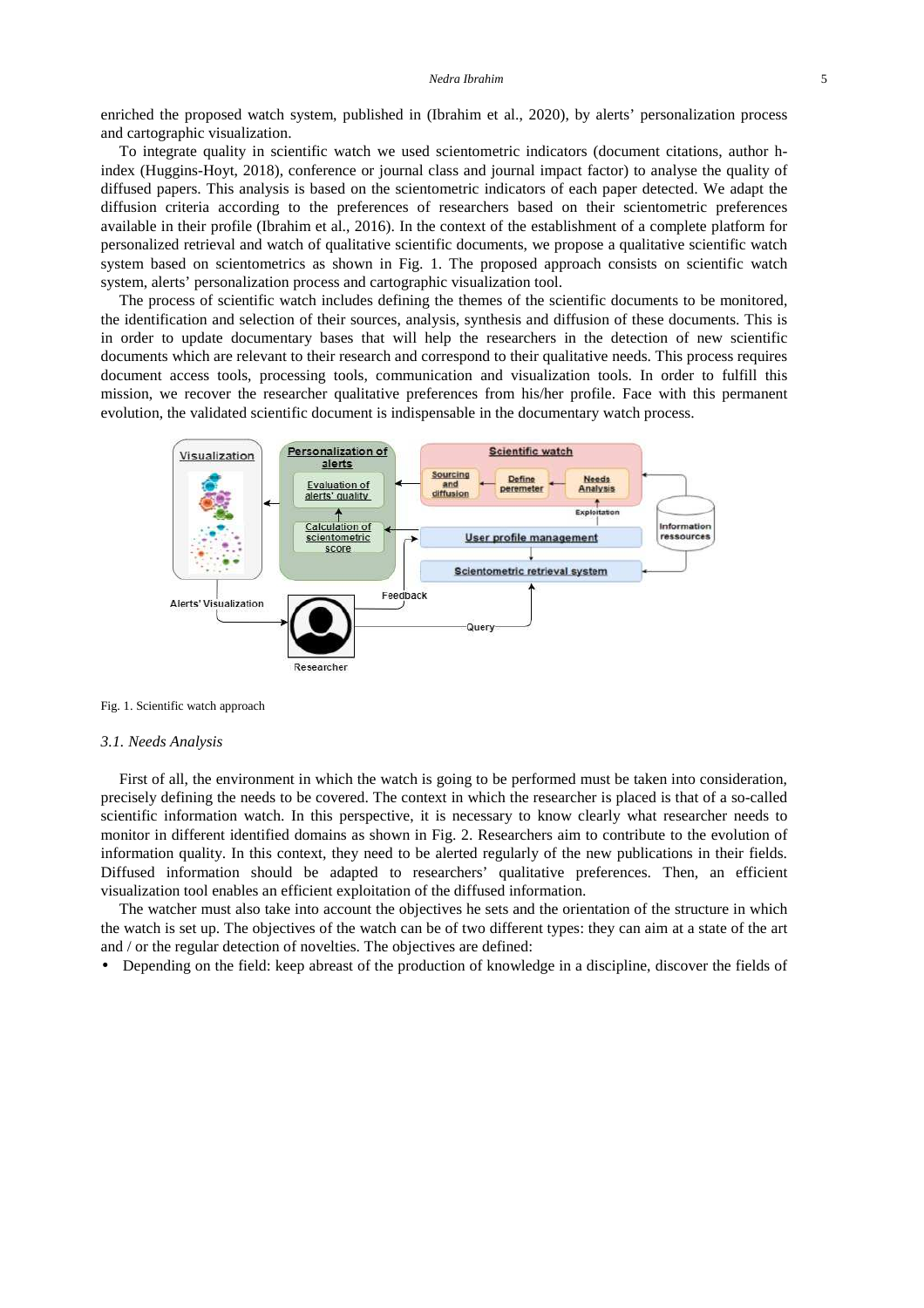research related to the field, identify the new most qualitative research and identify experts in the field.

- Depending on the problems, domain-specific constraints. Given the dynamic aspect of scientometrics domain, synchronization must be done to synchronize the different scientometric indicators considered from the different bibliographic databases.
- Depending on the products targeted: synthesis, state of the art, criticism, etc. ;
- Depending on the targeted audiences: watch for the researchers, watch for the research institution.
- Depending on the research institution: Each research institution is interested in improving the quality of its scientific production. Scientific quality requirements vary from one institution to another. Thus, the researcher's needs evolve according to these requirements.



#### Fig. 2. Researchers' needs

# *3.2. Define a Perimeter for the Scientific Watch*

Defining a perimeter is based on the establishment of a methodology deducted from the needs analysis and goal targeting.

- Thematic perimeter: It will be a question of defining the main themes on which to collect data, by identifying, if necessary, sub-themes and delimiting their borders and relations, to specify the subjects, to express them in questions of research and to translate them by keywords. The detection of thematic is based on the researcher preferences available on his/her profile. In our approach we consider scientific disciplines to extract information published in scientific papers.
- Linguistic perimeter: In any watching approach, we must think of defining a linguistic and geographical framework of reference: we may wish to limit ourselves to English resources.
- Qualitative perimeter: Based on the researcher preferences, we define the scientometric perimeter. We consider only publications corresponding to the preferences in the researcher profile.

## *3.3. Sourcing and Diffusion*

Sourcing is identifying and selecting sources that can meet the needs of researchers. Sourcing is a fundamental step in any watch process. Source evaluation is particularly crucial in the current context of information overabundance and it is necessary to constantly assess the authority, relevance, quality, completeness, reliability and freshness of the information provided. Documents are automaticly annotated by our scientometric annotation system (Ibrahim et al., 2018). Our system consists on annotating scientific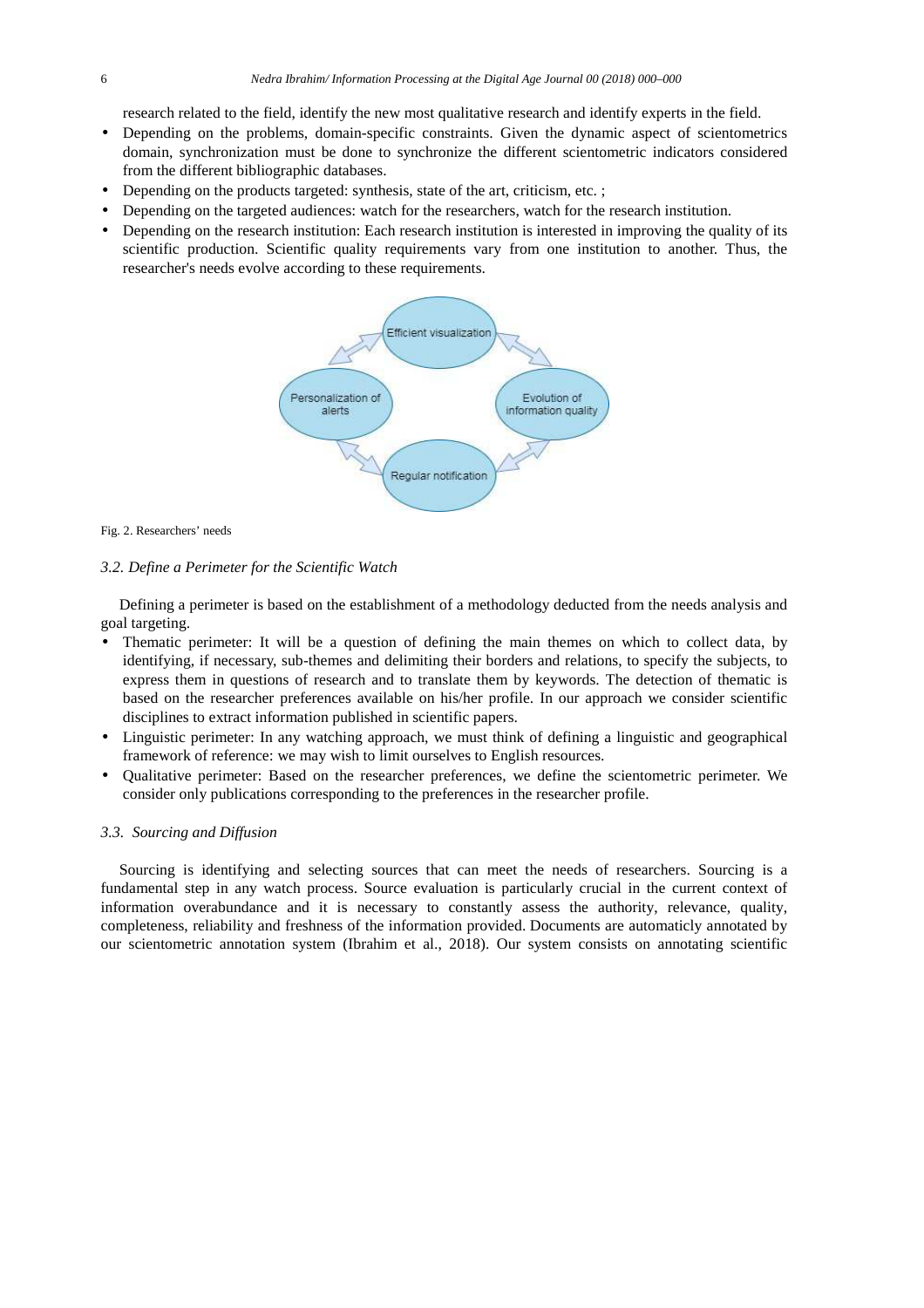#### *Nedra Ibrahim* 7

documents by scientometric indicators in addition to the thematic and semantic annotation (Kboubi et al., 2012). In our context, we consider the quality of the document as a core feature of the watch system.

In our approach, we opted for radar watch mode. This mode covers a broad spectrum. In our case, the watch is done on many sources through queries, alerts, to identify new qualitative papers. Our proposed solution for sourcing and diffusion is:

- i. Retrieving continuous alerts from existing scientific watch systems (Google Scholar, scoop.it, Academia, Scholarworks and sciencewatch)
- ii. Analyzing the quality of the information received based on the scientometric annotation of each paper in addition to the user qualitative preferences.
- iii. Rediffusion of qualitative documents selected by our watch system which corresponds to the user's preferences.
- iv. Personalization of selected documents.
- v. Adaptation and visualization of qualitative alerts.

#### **4. Personalization of Scientific Watch**

Between all publications diffused by different scientific watch systems, it is not always easy for the researcher to choose qualitative ones. In the context of scientific watch, the difficulty for researchers to express their information quality needs is closely linked to the current state of their knowledge in the field of scientific quality. The relevance of defining needs therefore depends on the ability to explain the state of their knowledge. This explanation generally takes the form of a user profile. In this article we are interested in the preferences of researchers related to the quality of scientific information. In this context, we introduce a researcher profile that can capture and store the quality preferences corresponding to the researcher's needs.

In our approach we use the researcher profile proposed by ibrahim et al., 2016. This profile allows us to define the needs of researchers that we use in the scientific watch process. The information diffusion will be adapted to the needs of researchers in terms of scientific quality. We propose to evaluate the alerts according to the quality score while taking into account the preferences of researchers. To do this, we use the quality score proposed by ibrahim et al., 2018.

We used our personalization approach to evaluate the quality of information diffused by the existing watch systems. One way to study the quality of diffused scientific information is to observe the alerts of the different watch systems in the domain of computer science. We use the scientometric score to evaluate the quality of alerts. We study the quality of diffused information provided by the following watch systems: Google Scholar alerts (GS), Scoop.it alerts (Sit), ScholarWorks alerts (SW) and Academia alerts (Ac). We observed diffused information provided by these systems during 3 months for 10 queries and 20 researchers. Each time, we evaluate the quality of the alerts by extracting scientometric informations corresponding to each diffused paper and calculation the scientometric score. We used the qualitative preferences of 20 researchers in the laboratory RIADI. Their preferences include a threshold of citations number, the h-index of the first author, and their preferences about the conference or scientific journal class or impact factor. For scientific books researchers express their preferences in terms of citations number, author h-index and SJR of the book. These indicators have become widely accepted measures of the scientific production quality (Zainab and Wani, 2018). The results of the qualitative analysis carried out are shown in Fig. 3.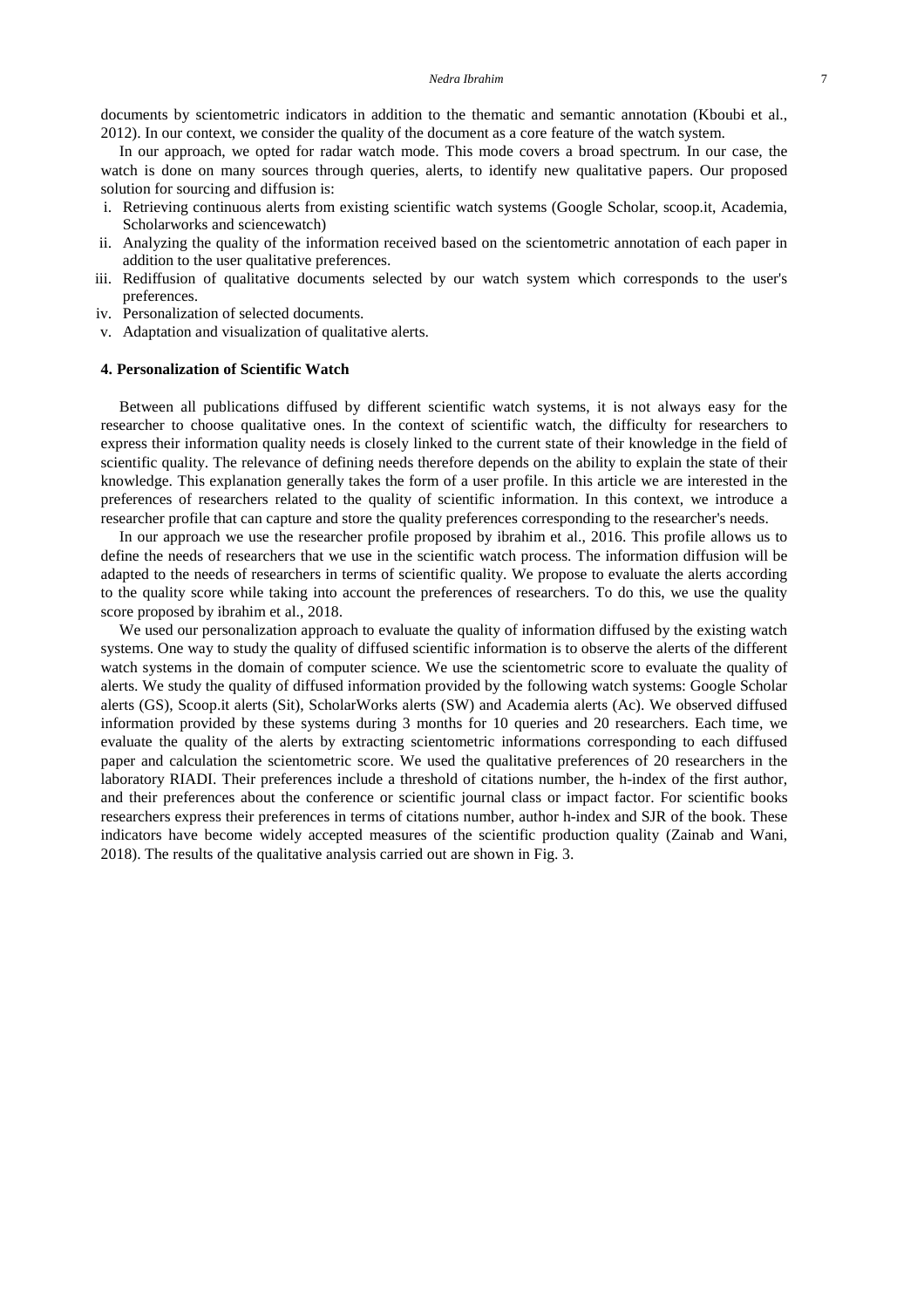

Fig. 3. Scientometric score corresponding to existing watch systems

For each watch system, we calculate the mean of scientometric scores corresponding to the diffused scientific papers to the 30 researchers. Based on the results in Fig. 3, we can remark that the information diffused by Google Scholar is more qualitative than other watch systems. This can be justified by the fact that Google Scholar is more comprehensive source than the others. Furthermore, the free uncontrolled information available in academic social networks can be of an unsupervised quality. However, the quality presented by these watch systems does not necessarily corresponds to the preferences of the user who is the researcher.

#### **5. Alerts' visualization**

With the increase of the results and the links complexity, textual results become more and more unreadable. Different visualization techniques opted for graphs or maps to present search results. Termwatch (Ibekwe-Sanjuan, 2004) is a term mapping system aimed at assisting a scientific watch task. HotMap (Hoeber and Yang, 2006) provides a compact visual representation of web search results at two levels of detail, and supports the interactive exploration of web search results. Another well-known example is the WEBSOM project (Kohonen et al., 2000). The map approach can take advantage of the cognitive aspect such as in the work of Skupin and Fabrikant, 2003.

To improve our work (Ibrahim et al., 2020), we propose a cartographic visualization tool given the special needs of researchers. Cartographic visualization would allow the user to more quickly choose the documents that are most interesting and useful. Such a graphical representation could display thousands of results in one view allowing the researcher to find relevant information more easily. The alerts are visualized as a graph connecting the different alerts to original watch systems. This view allows an intelligent exploration of alerts and facilitates the detection of the article that best meets the needs of the researcher. We used Gephi software (Heymann, 2014) to represent the cartographic view. We enrich cartographic visualization by scientometric data to provide a qualitative view of diffused alerts. The articles diffused to researchers will be presented as nodes. The size of the nodes, in Fig. 4 and 5, shows the importance of each article in terms of scientific quality. Each node is resized according to the scientometric score of the scientific document which represents.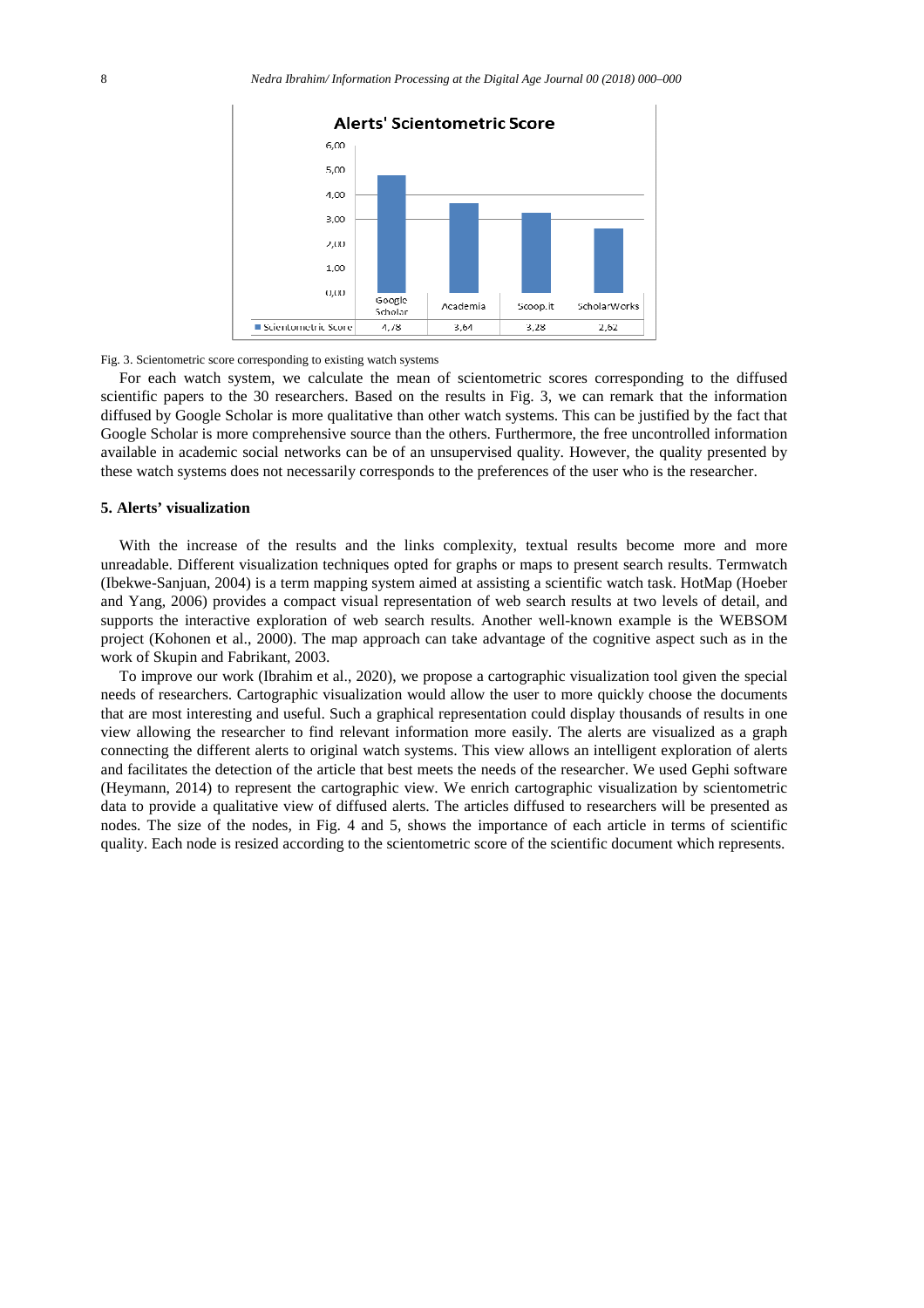

Fig. 4. Proposed cartographic views of qualitative alerts categorized by alerts' types

In Fig. 4, we present an example of the proposed cartographic view. In this example we categorized the diffused scientific papers according to their types: journal paper (purple color), conference paper (green color), book or other (red color). Watch systems are presented by blue nodes and labeled by its name. Each alert is provided by one or more watch system.



Fig. 5. Proposed cartographic views of qualitative alerts categorized by alerts' communities

In Fig. 5, we present another example of alerts' cartographic view categorized by communities. These categories ideally represent the origin of alerts from which it is possible to visualize the provenance arrangement and to follow the evolution over time. Moreover, we observe a fair distribution of alerts derived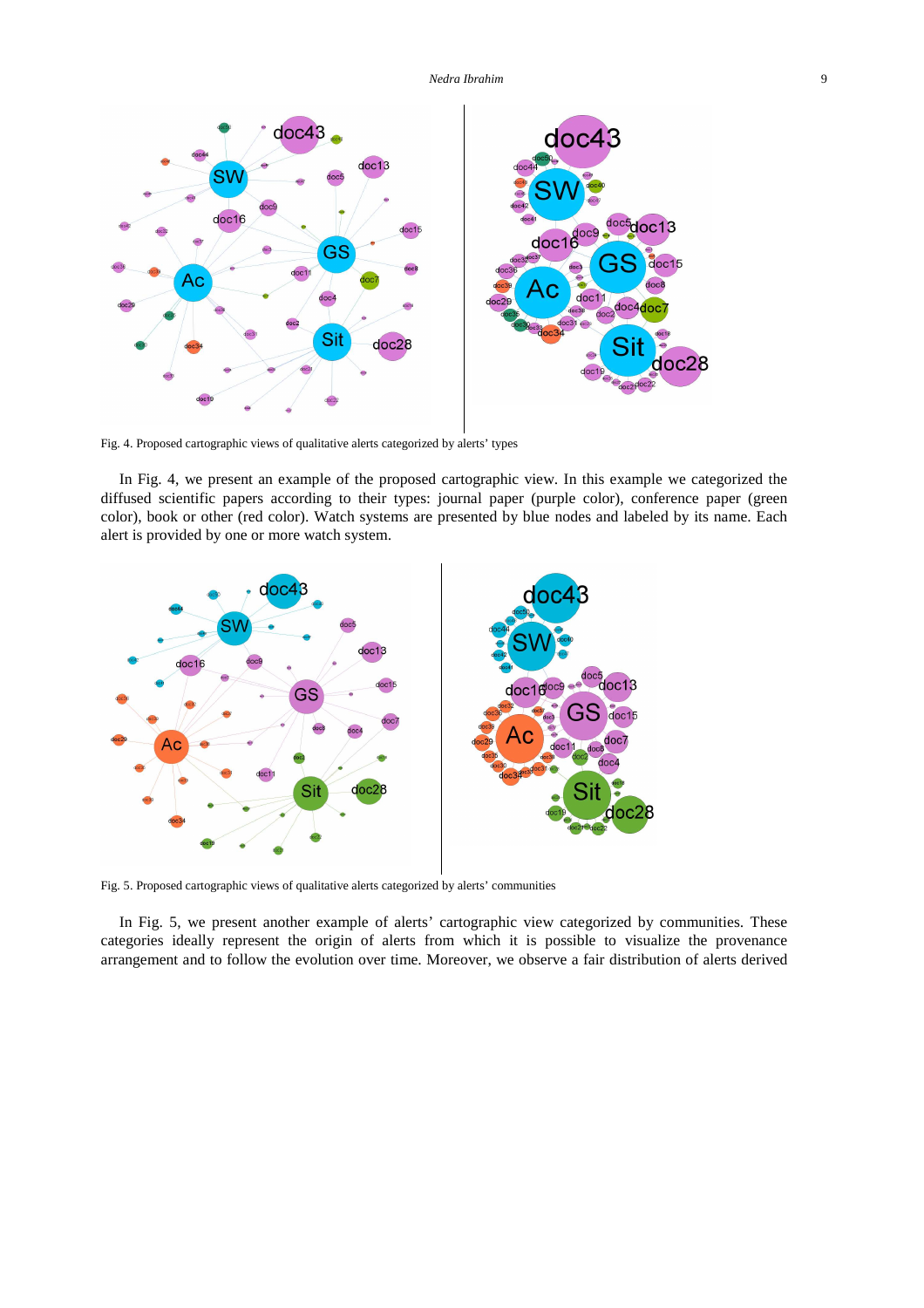from the different watch systems. This distribution shows the concentration of qualitative alerts around Google Scholar by focusing on the size of purple nodes.



Fig. 6. Connectivity degrees between existing watch systems

We note the existing of jointed alerts provided by more than one system presented in Fig. 4 and Fig. 5. This jointure reveals connections between the different watch systems. We analyzed the possible connections between the different watch systems and we identified the degree of each one. In Fig. 6, we present the graph of connectivity between the different watch systems. We note that Google Scholar provides connections with all other watch systems. Moreover, the highest connectivity degrees are between Google Scholar and the other systems. Also, we observe a weak connectivity between Academia and Scoop.it watch systems and there is no connection between ScholarWorks and Scoop it. These results confirm the qualitative study presented in the previous section. Again Google Scholar shows that it is the more qualitative, comprehensive and complete information source.

# **6. Conclusion**

Based on our qualitative study of available scientific watch systems, we determined our need for a qualitative scientific watch. We proposed a scientific watch approach based on scientometric indicators. In this paper we proposed an enrichment of the watch system by personalization and visualization tools. The user can receive alerts of new qualitative publisher papers which corresponds to his/her needs and preferences. Diffused alerts are presented to the researcher as a cartographic view. We collect new published papers from the collection of papers diffused by scientific watch systems previously studied (Google Scholar, Scoop.it, ScholarWorks, ScienceWatch and Academia).

Establishing an effective scientific watch is a laborious exercise. It should be noted that the preparatory stages for documentary research and the setting up of a scientific watch are essential. The choice of keywords and concepts will have a direct impact on the results of the research at first, then on the effectiveness of the scientific watch in a second time from the moment when we export the results of the research carried out in the form alerts. The multiplicity of our resources makes our watch system more efficient and comprehensive. Alerts' personalization makes the researcher more confident in the quality of received alerts when using our qualitative watch system. Moreover, our cartographic visualization tool facilitates the selection and identification of adequate alerts.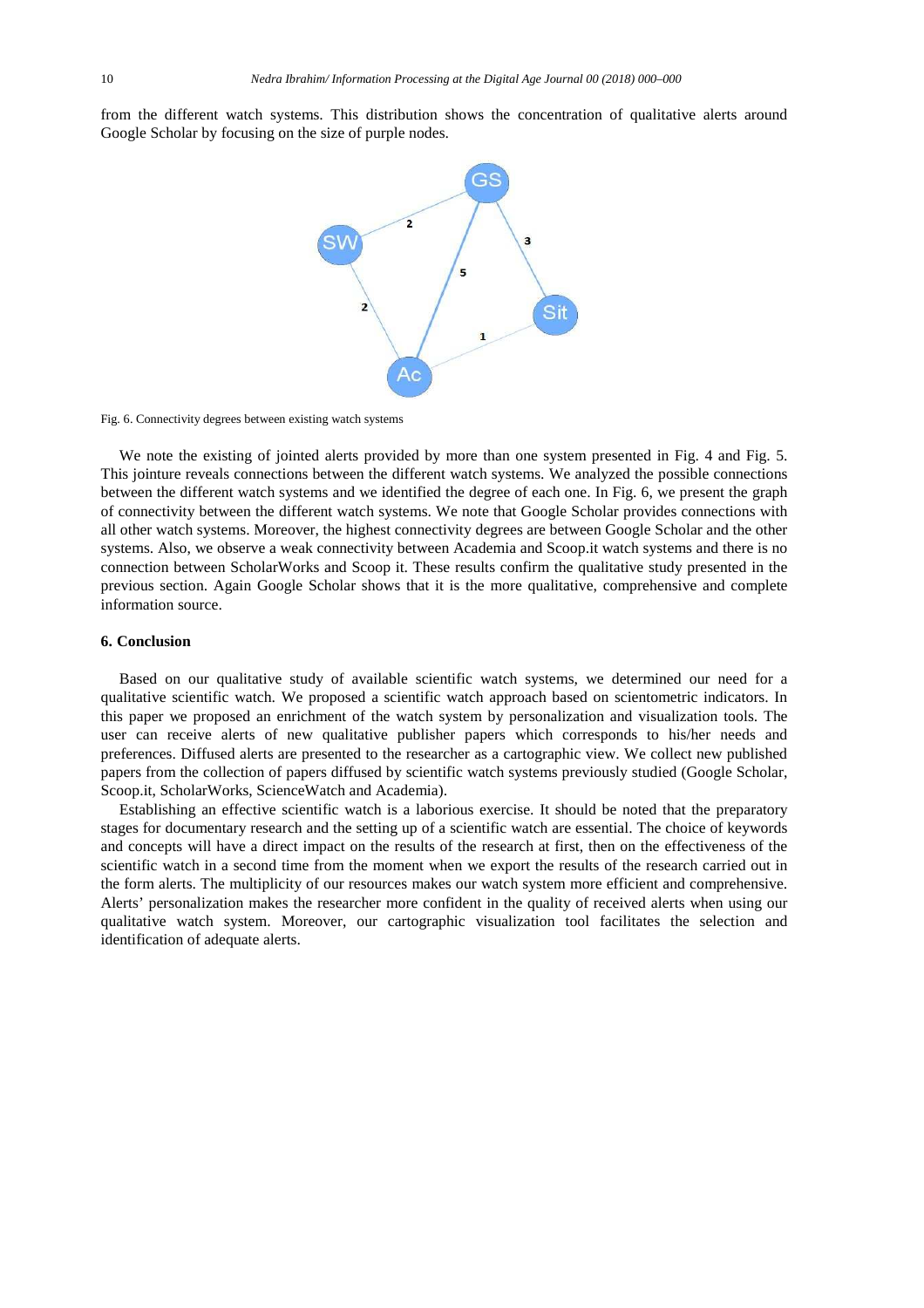The proposed watch system is not intended, however, to replace bibliographic databases that a researcher can access to retrieve informations. Diffused scientific informations are complementary to traditional scientific resources in order to be more effective in the process of collecting scientific and technical information. Ultimately, the obtained results and interpretations remain subjective since they depend on several factors such as: the type of users and their preferences, the level of knowledge of the users, the domain and the period of watch.

#### **References**

- Antonio, A., Tuffley, D., Creating educational networking opportunities with Scoop. It, Journal of Creative Communications 9(2), p. 185- 197.
- Belli, S., Cardenas, R., Velez, M., Rivera, A., Santoro, V., 2019. Open Science and Open Access, a Scientific Practice for Sharing Knowledge.
- Fidelia, I. S., Eric, S., 2004. Mining textual data through term variant clustering: the TermWatch system, In Coupling approaches, coupling media and coupling languages for information retrieval, p. 487-502.

György, R., 2019. Scientific information and society, Walter de Gruyter GmbH & Co KG.

Hammarfelt, B., Rushforth, A. D., 2017. Indicators as judgment devices: An empirical study of citizen bibliometrics in research evaluation, Research Evaluation 26(3), p. 169-180.

Heymann, S., (2014). Gephi, In Alhajj, R., Rokne, J. (eds.) Encyclopedia of Social Network Analysis and Mining, p. 612–625. Springer, New York.

- Hoeber, O., Yang, X. D., 2006. The visual exploration of web search results using HotMap, In: The Tenth International Conference on Information Visualization, IEEE, p. 157–165.
- Huggins-Hoyt, Y. K., 2018. African American Faculty in Social Work Schools: A Citation Analysis of Scholarship, Research on Social Work Practice 28(3), p. 300-308.
- Ibrahim, N., Habacha Chaibi A., Ben Ghézala, H., 2016. A new Scientometric Dimension for User Profile, In The 9th International Conference on Advances in Computer-Human Interactions (ACHI), Venice, Italy, p.261-267.
- Ibrahim, N., Habacha Chaibi, A., Ben Ghézela, H., 2018. A Scientometric Approach for Personalizing Research Paper Retrieval, In the 20th International Conference on Enterprise Information Systems (ICEIS), Maderia, Portugal, p.419-428.
- Ibrahim, N., Habacha Chaibi, A., Ben Ghézala, H., 2020. Scientific watch based on information quality, In The 8th international Multi-Conference on Organization of Knowledge and Advanced Technologies (OCTA).
- Kboubi, F., Habacha Chaibi, A., Ben Ahmed, M., 2012. Semantic visualization and navigation in textual corpus. International Journal of Information Sciences and Techniques (IJIST 2, p. 53–63.

Kohonen, T., et al., 2000. Self organization of a massive document collection, IEEE Trans. Neural Network 11(3), p. 574–585.

- Lambiotte, R., Panzarasa, P., 2009. Communities, knowledge creation, and information diffusion, Journal of Informetrics 3(3), p. 180- 190.
- Lee, J., Oh, S., Dong, H., Wang, F., Burnett, G., 2019. Motivations for self-archiving on an academic social networking site: A study on researchgate, Journal of the Association for Information Science and Technology 70(6), p. 563-574.

Luan, Y., 2018. Information extraction from scientific literature for method recommendation. arXiv preprint arXiv:1901.00401.

Niyazov, Y., Vogel, C., Price, R., Lund, B., Judd, D., Akil, A., Shron, M., 2016. Open access meets discoverability: Citations to articles posted to Academia.edu, PloS one 11(2).

Noruzi, A., 2017. Hot Papers in Library and Information Science from the Point of View of Research Methods, Webology 14(2).

Norris, M., Oppenheim, C., Rowland, F., 2008. The citation advantage of openaccess articles, Journal of the American Society for Information Science and Technology 59(12), p. 1963-1972.

Ovadia, S., 2013. When social media meets scholarly publishing, Behavioral & Social Sciences Librarian 32(3), p. 194–98.

Ovadia, S., 2014. ResearchGate and Academia. edu: Academic social networks, Behavioral & social sciences librarian 33( 3), p. 165-169. Price, D. D. S., 1951. Quantitative measures of the development of science, Archives Internationals d'Histoire des Sciences 14, p. 85-93, 1951.

Price, D. D. S., 1961. Science since Babylon, New Haven: Yale University Press.

- Rieger, O. Y., 2008. Understanding interdisciplinary ecosystems: social construction of scholarly communication, Corne ll University Library.
- Skupin, A., Fabrikant, S.I., 2003. Spatialization methods: a cartographic research agenda for nongeographic information visualization, Cartography Geographic Information Science 30(2), p. 99–119.
- Thelwall, M., Kousha, K., 2014. A cademia. edu: Social network or A cademic Network?, Journal of the Association for Information Science and Technology 65(4), p. 721-731.
- Tveden-Nyborg, S., Misfeldt, M., Boelt, B., 2013. Diffusing scientific knowledge to innovative experts, Journal of Science Communication 12( 1).